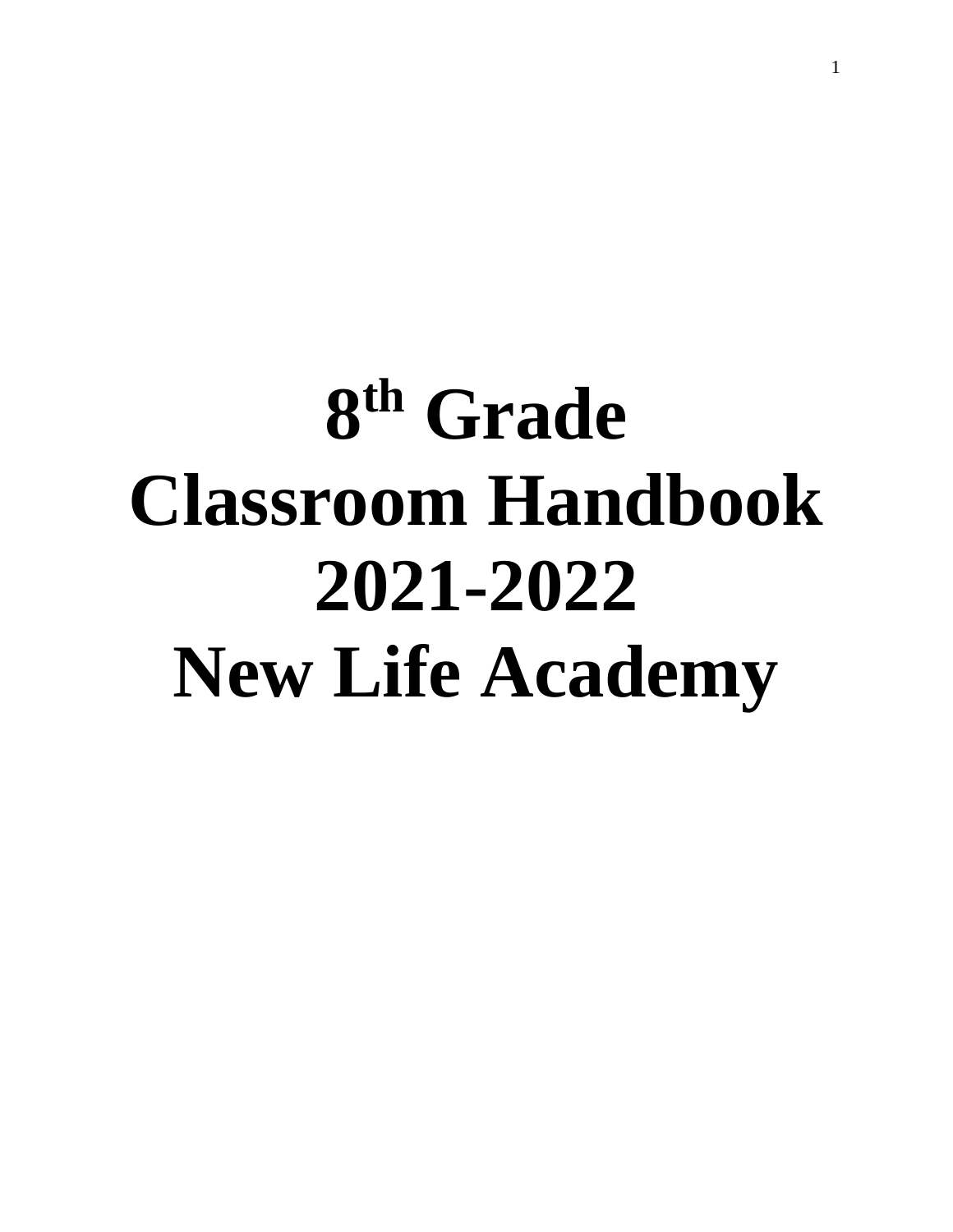## **Devotions**

Devotions will be held each morning. Devotions may be led by the teacher, students, or guests. We will have some special devotions with Zoom guests (i.e., missionaries, etc.). Devotions will be presented in a variety of ways and may cover topics such as principles of godly living, character development, testimonies, and biblical stories. Prayer, biblical skills, and Bible memory will be incorporated into this time.

## **Chapel**

Chapel is typically held every other week for grades 6-12. Students are encouraged to participate in worship and singing.

## **Attendance**

- Students in attendance less than  $3\frac{1}{2}$  hours will be counted absent for the day.
- Students in attendance for  $3\frac{1}{2}$  hours-6 hours will be counted absent for  $\frac{1}{2}$  day.
- Students in attendance for 6-7 hours will be counted present for the day.

## **Tardies**

Any student arriving between 8:30-9:30 a.m. will be counted tardy.

## **Absences**

For record keeping purposes, when an absence occurs, we require communication from a parent or guardian stating he/she was or is aware of the student's absence. This communication must take place no later than the day a student returns from the absence, or he/she will not be permitted to return to class and additional class time missed will be reflected in the attendance record period. Please contact the school office and [mmckibben@newlifeschool.com](mailto:mmckibben@newlifeschool.com) in the event of an absence.

## **Lunch**

Our lunch time will be from 12:10-12:35. If using the microwaves, we ask students to bring meals that can be cooked in less than four minutes. If purchasing school lunch, please order online ahead of time. In the event that your student forgets their lunch and a school lunch was not ordered, an emergency lunch will be ordered.

## **Coat/Backpack Rack**

Students will keep their coats and backpacks on the hooks outside the classroom. Please remind your students to not keep money or other valuables in their backpacks.

## **Telephone Use**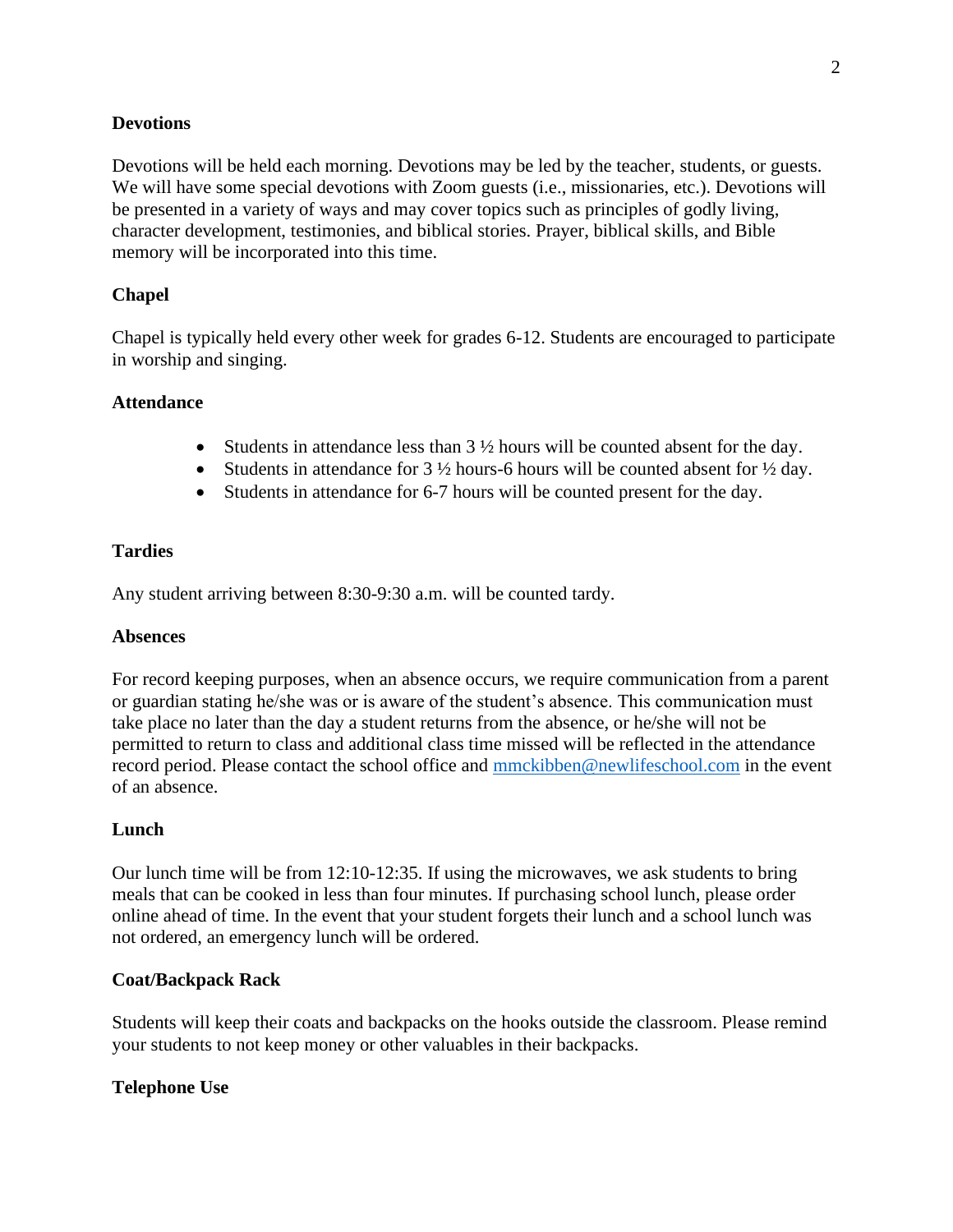All phone calls must be made through the school office. This is limited to emergencies or unavoidable circumstances. Students will not be pulled out of class to receive phone calls. All messages will be given to your child through the school office. All routine business should be arranged before arriving at school. Cell phones will be turned in to Miss Mandi before the start of the day. **Cell phones will be allowed but must be turned in between 8:30 and 3:30.** Any cell phone that rings or is used during school hours will be confiscated.

# **Uniforms**

Please see your 2021-2022 Parent Handbook for uniform specifics.

Dress code on any specified non-uniform days:

- 1. Ladies: skirts or dresses below bottom of kneecap when standing or sitting, slits below bottom of kneecap, not excessively tight
- 2. Gentlemen: long pants, not extremely baggy
- 3. Shirts: sleeves must be at least uniform length, no cap sleeves, neckline is no lower than two fingers width below the clavicle, any writing or emblems must not be offensive or in opposition to biblical principles
- 4. No cosmetics—including eye shadow, lip color, nail color, etc.
- 5. Gentlemen's hair must be standard, conservative cut, and face must be clean shaven.
- 6. No altering of natural hair color
- 7. No jewelry except for one ring (class ring or purity) and must be of conservative styling
- 8. No hats are to be worn in the building even on non-uniform days.

# **Weekly Lesson Plans**

The weekly lesson plans may be accessed through the family portal on the Parents Web portion of Renweb. Please note that these are subject to change at any time.

# **Subjects**

- Pre-Algebra (Abeka)
- English (Grammar, Literature, Spelling & Vocabulary) (Abeka)
- Earth and Space Science (Abeka)
- History (Ignitia)
- Bible (Ignitia)
- P.E. (Wednesdays)
- Music (Tuesdays & Thursdays)

# **Tentative Daily Schedule (This is subject to change as we see which areas the students need more or less time invested.)**

8:30-8:45 Pledges and Devotions 8:45-9:05 Spelling 9:05-9:35 Grammar 9:35-10:00 Literature \*Students may have a snack around this time when I read to the class.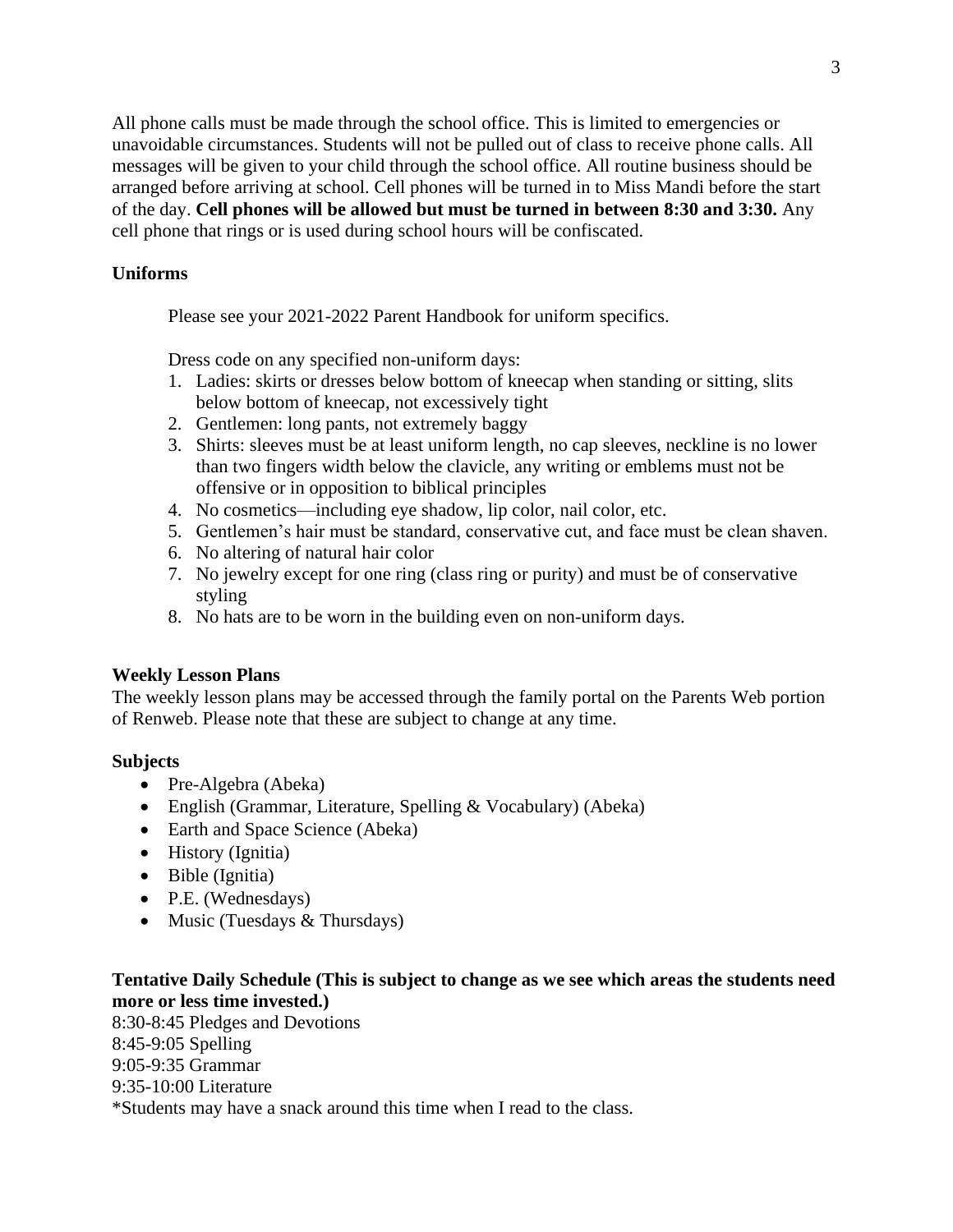10:00-10:50 Science 10:50-11:15 1<sup>st</sup> Break 11:15-12:10 Math 12:10-12:35 Lunch 12:35-1:00 2 nd Break 1:00-1:45 History 1:45-2:30 Bible 2:30-3:15 Study Hall/Specials \*Music will be on Tuesday and Thursday from 2:45-3:15. \*P.E. will be on Wednesday from 2:10-2:40. We will adjust our schedule to accommodate this as needed. 3:15 Pack Up 3:30 Dismiss

## **Progress Reports**

Progress reports will be sent out once a month beginning in September.

## **Grading Scale**

| A | 92-100 |
|---|--------|
| B | 83-91  |
| C | 76-82  |
| D | 68-75  |
| F | 0-67   |

## **Incentives**

We will be utilizing the buck system in our classroom. Students may earn bucks for the following:

- Being on task
- Completing classwork/homework
- Being helpful
- Acts of kindness
- Winning a game in class
- Answering certain questions
- Encouraging others
- Improvement (in any area)
- Going above and beyond

Students may lose bucks for the following:

- Not paying attention during lessons
- Failure to complete homework
- Unkindness
- Disrespect
- Not following instructions/procedures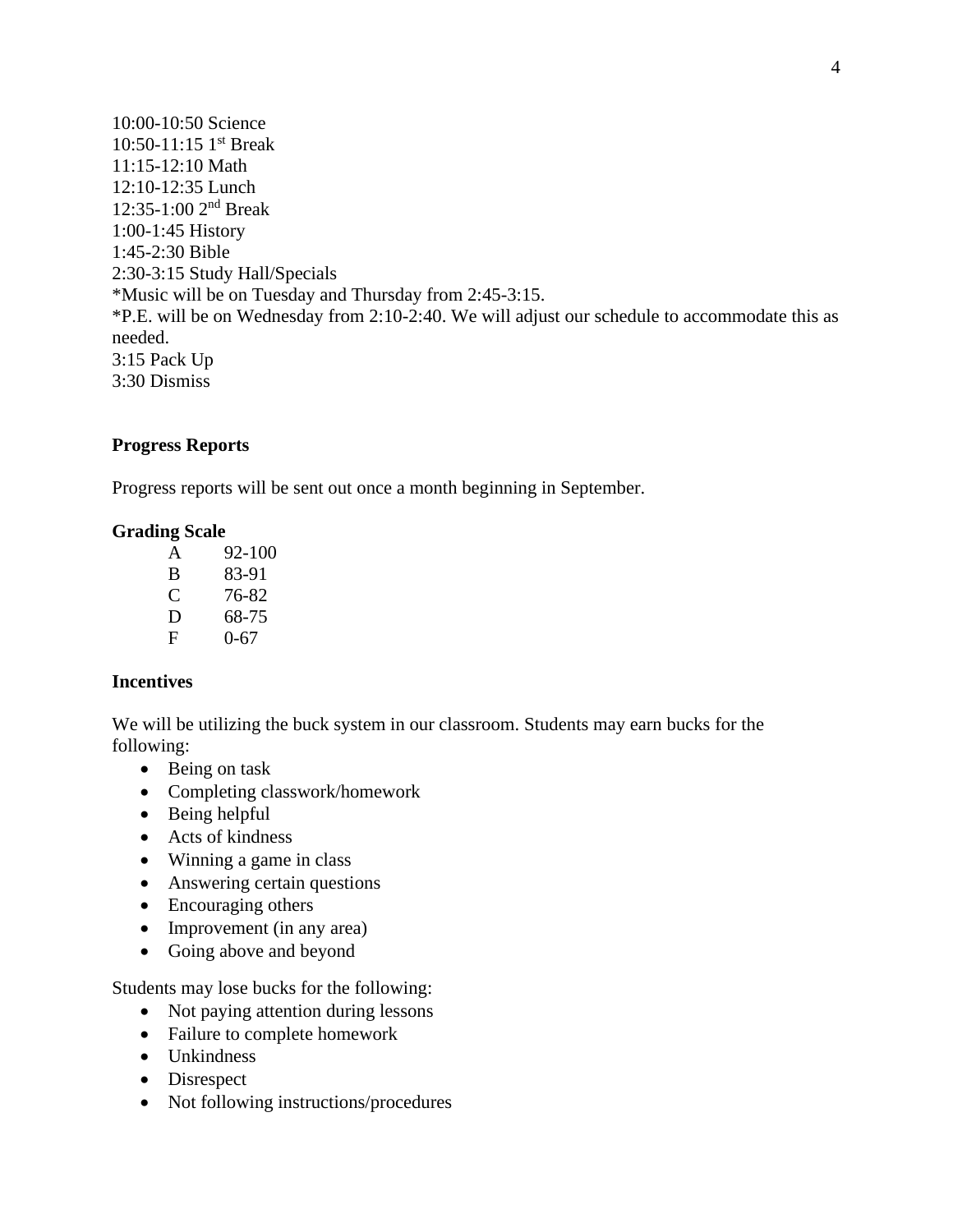• Anything else deemed necessary by staff

Bucks may be used to purchase the following items:

- Free time
- Soda
- Snacks
- Candy
- Online game time
- Class reward party
- Homework passes
- Lazy Monday
- Class auction items

## **Miss Mandi's General Classroom Expectations**

#### **1. Be prepared.**

a. Have all class materials with you when you walk through the door.

b. Have your homework completed (check to make sure every problem assigned has been done and every Ignitia lesson is completed).

#### **2. Be respectful to others and yourself.**

a. A variety of ways will be used to present material in these classes, including, but not limited to, lecture, video, discussion, group projects, technology, games, and experiments. Please realize that not everyone learns the same way. What you like, someone else may not and vice versa. It is the teacher's responsibility to determine what is best for the class as a whole. Be respectful of the methods used.

b. Disrespect may include, but is not limited to, eye rolling, talking back, arguing, talking when you're not supposed to, and rude comments.

c. Disrespect may result in an automatic detention. It may also result in being sent to the principal.

#### **3. Be aware.**

a. Inattentive or disruptive behaviors will be subject to disciplinary action. Inattentive or disruptive behaviors may include (but are not limited to):

- 1. Talking to classmates
- 2. Lack of participation
- 3. Incomplete work
- 4. Unpreparedness for class

## **3. Be responsible for your own work.**

*a. Turn it in on time* 

1. Late homework may be turned in one day late for ½ credit.

2. Late projects will be docked 10 points for each day they are late.

3. A detention will be issued for every third incomplete homework or no homework day each month.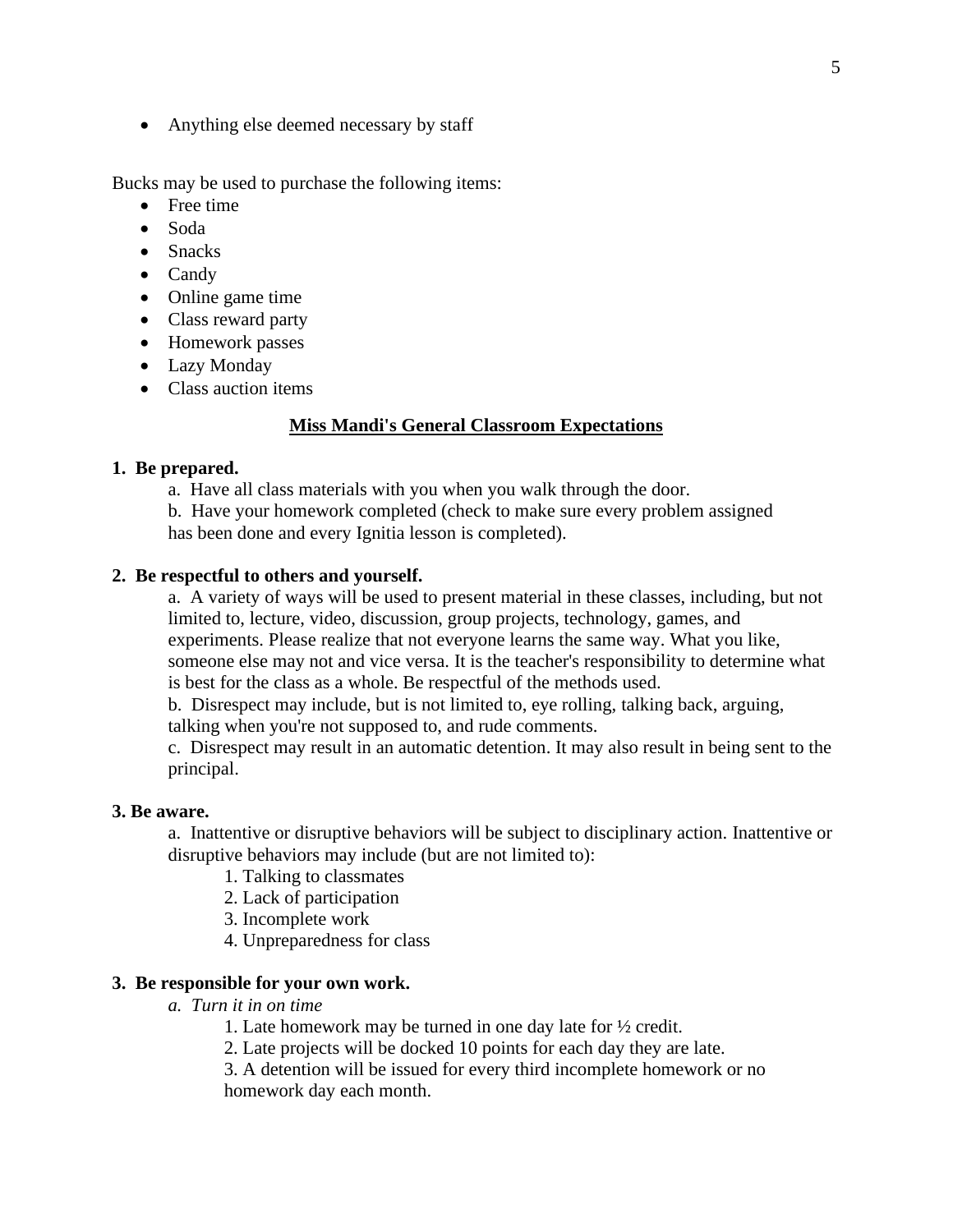4. If you are absent, you will have one day to complete the work for every day of an excused absence.

5. You do have the opportunity to complete unfinished homework without penalty. You will have to pay \$10 in classroom bucks and do the assignment at recess. If you choose to do this, it will not be counted as a no homework, etc.

*b. Do the work yourself.* 

1. Anyone caught cheating will receive a zero on the assignment and an automatic detention.

- *c. Do the work thoroughly.*
	- 1. Complete every problem.
	- 2. Check that you have completed all necessary steps.
	- 3. Make sure you follow directions.
	- 4. Homework will be checked by the teacher and graded accordingly.
	- 5. Study/work a little bit each night.
	- 6. Pay attention to deadlines.
- *d. Quizzes and Tests*

1. 1-2 quizzes will typically be given per week in each subject. Study guides will not be given for quizzes. Students may use their notes on Ignitia quizzes.

2. Tests will typically occur every 2-3 weeks. In math, students will typically complete a chapter review the day or two prior to the test, which will have similar problems. Students will also practice problems like what will occur on the test in class and may take notes as we go over these problems. In all other subjects, students will be given a study guide ahead of time to complete.

3. The teacher cannot explain how to do a problem during a test or quiz. It is a test or quiz of what the student has learned, not the teacher.

4. Talking during a quiz or test will result in an automatic zero.

5. Cheating during a quiz or test will result in an automatic zero and a detention.

- *e. Extra Credit*
	- 1. Extra credit will be made available periodically throughout the quarter.
	- 2. Extra credit may come in many forms, including, but not limited to,

extra work (worksheets, projects, essays, etc.), answering special questions asked in class, being on the winning team in a review game, and participation above and beyond the required norm during class. You may also do community service projects and write about the experience to receive extra credit.

3. Extra credit is a privilege. If you have not turned in regular class work, you will not receive extra credit.

4. Extra credit is not something that is given just so you can make a passing grade.

*f. It is your responsibility to know the material in class.* 

1. If you do not understand something, ask, ask, ask questions!

## **4. Have a great attitude!**

- a. "Your attitude determines your altitude."
- b. Don't give up! You can do this, but you must keep trying!
- c. It's okay to make mistakes.